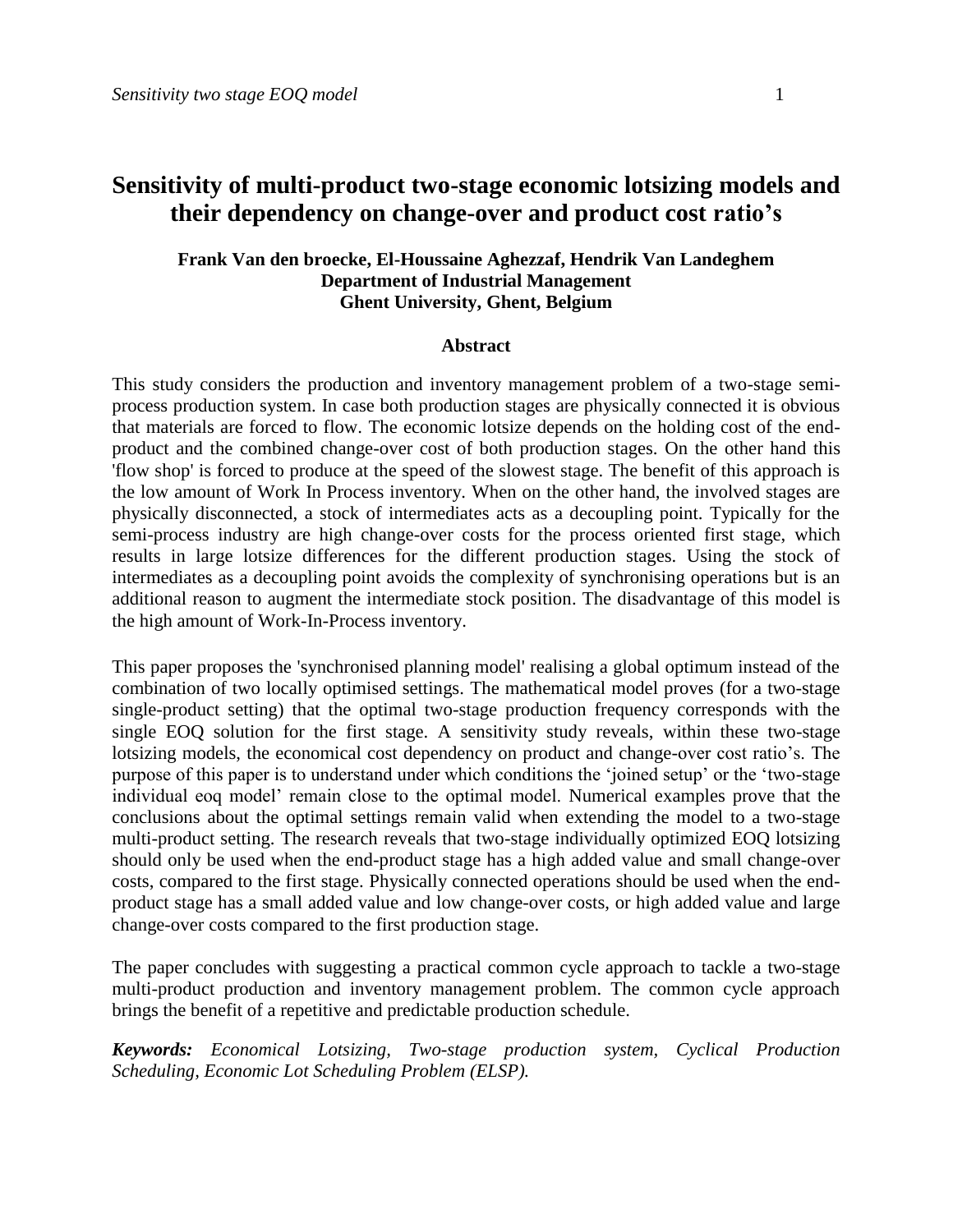## **1. Introduction**

This research paper focuses on the semi-process industry and more specific on the question of economical lotsizing decisions for a two-stage production setting. Within such a Make-To-Stock environment management faces following dilemmas:

In case different production stages are physically connected it is obvious that materials are forced to flow. The economic lotsize depends on the holding cost of the end-product and the combined change-over cost of both production stages. (joined setup model). On the other hand this 'flow shop' is forced to produce at the speed of the slowest stage. Furthermore a breakdown of one of the involved stages causes an interrupt for the complete production process. The benefit of this approach is the low amount of Work-In-Process inventory.

When on the other hand, the involved stages are physically disconnected, a stock of intermediates acts as a decoupling point. Typically for the semi-process industry set-up costs for the process oriented part are high, which results in large lotsize differences for the different production stages (two-stage individual eoq model). Based on these economical lotsize considerations, the size of the intermediate stock is higher than the buffer stock needed to feed the second stage process. Most often stage one and two are different departments or organisations, both trying to 'locally' optimise their operations. Using the stock of intermediates as a decoupling point avoids the complexity of synchronising operations but is an additional reason to augment the intermediate stock position. The disadvantage of this model is the high amount of Work-In-Process inventory.

This paper proposes the 'synchronised planning model' bringing a global optimum instead of the combination of two locally optimised settings. In order to understand the dynamics of the system this research defines the (mathematically) optimal production frequencies at both production stages (optimal two-stage lotsizing model). The main benefit of this approach, still minimising the inventory and set-up cost function, is the ability to reduce the amount of Work In Process inventories.

A sensitivity study should reveal, within these two-stage lotsizing models, the economical cost dependency on product and change-over cost ratio's. The purpose of this paper is to understand under which conditions the 'joined setup' or the 'two-stage individual eoq model' remain close to the optimal model.

This paper has following structure. Section 1 introduces the problem.. Section 2 highlights on previous research considering multi-echelon lotsizing models. Section 3 describes the studied two-stage lotsizing models, introduces the "synchronised planning model" and performs, within a single-product setting, the sensitivity study for different setup and holding cost ratio's. Section 4 extends the single product model to a multi-product model, having one first stage product and multiple second stage products. Section 5 suggests a practical cyclical planning approach to tackle a two-stage multi-product production and inventory management problem. Section 6 concludes.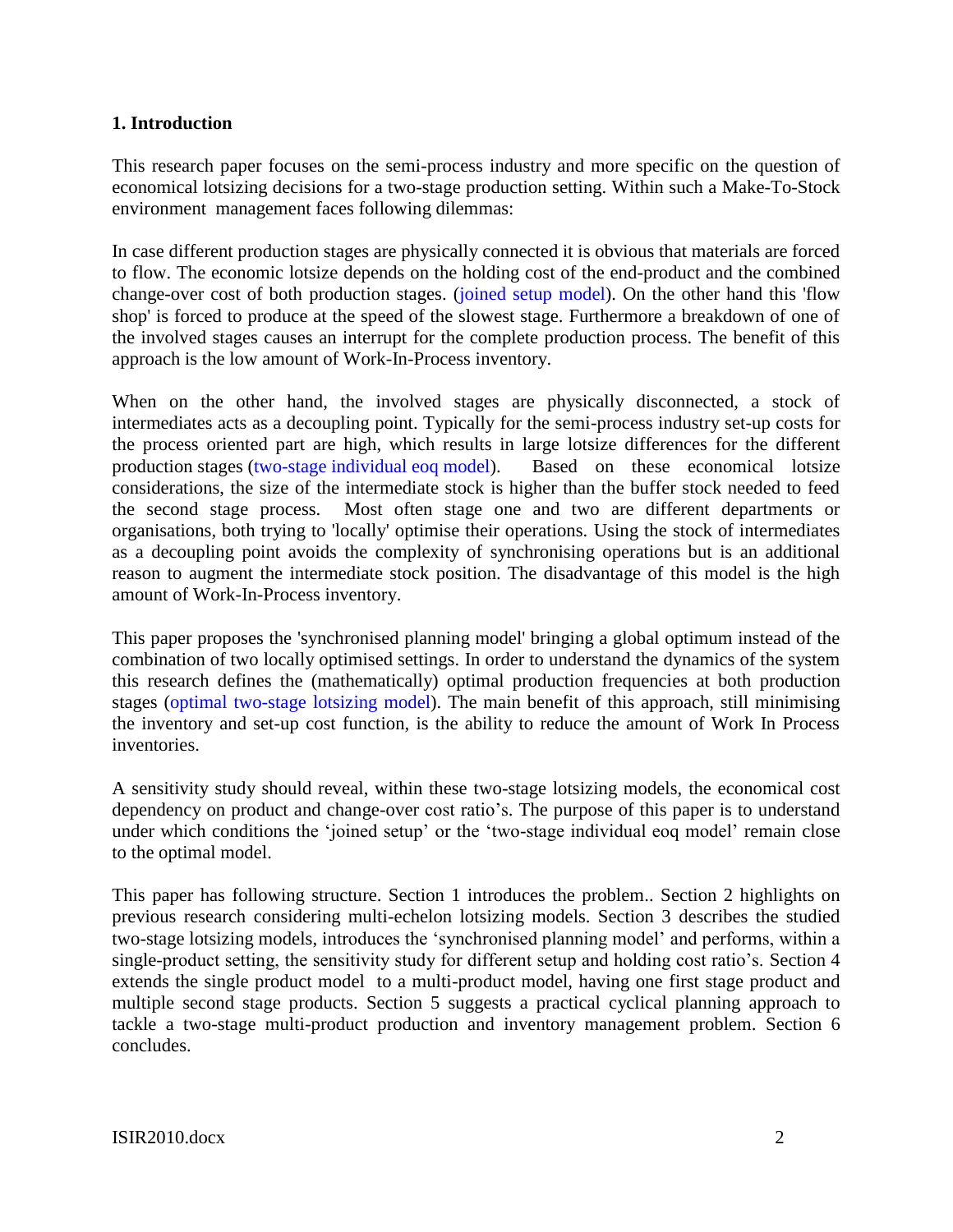## **2. Previous Research**

Pioneering work on multi-echelon lot size models has been done by Crowston and Wagner (1973). Under EOQ like assumptions of constant continuous demand, instantaneous production, zero lead times, infinite planning horizon, fixed setup costs and linear holding costs they prove that for a multi-stage assembly system, the optimal lotsize at each facility is an integer multiple of the lotsize at the successor facility.

In order to synchronise operations, researchers have been interested in determining cyclical production schedules for multiple products over an infinite planning horizon , minimising the sum of setup and inventory holding costs. Two techniques, assuming static demand, are based on cyclic scheduling and solve the multi-product Economic Lot Scheduling Problem (ELSP) within a capacity constrained environment.

The 'common cycle' approach, attributed to Hanssmann (1962) solves the model mathematically and determines the optimal length of a production cycle where each product is produced at the same common base frequency. A generalisation of this model towards a multi-stage environment is described by El-Najdawi (1993).

The 'cyclic scheduling' approach is an extension of the common cycle model allowing schedules in which each product may be produced more than once during the base cycle time. This approach is described as the 'basic period approach'. The production frequency of each product is expressed as an integer multiple of a common basic period. The fact that the common cycle method is more restricted (allowing only frequency factors equal to one for each involved product) explains why the common cycle (analytical) solution is an upper bound for the ELSP problem (Doll & Whybark 1973). The Economic Lot Scheduling Problem solution, allowing different frequency factors, results in a plan with lower inventory and set-up costs. The set of independent, EOQ based, solutions on the other hand represents the lower bound. In the early seventies a number of authors (Doll & Whybark(1973), Goyal(1973)) presented heuristic approaches to solve the ELSP problem. Doll & Whybark (1973) present a heuristic solution and solve the multi-product single-stage lotsizing problem by determining for each product a production frequency equal to an integer multiple of a basic period. Elmaghraby (1978) reviews the different techniques for solving the ELSP problem, and indicates the ability of the proposed heuristics to present a good and acceptable solution. All compared heuristics (Doll& Whybark, Goyal) are superior in their performance to the analytical approaches. This is mainly due to the restrictive assumptions made in these analytical models.

Davis (1995) proposes a decomposition two-phase approach to solve the ELSP problem and sequence the proposed lotsizes. This two-phase process, combining a heuristic procedure and mixed integer programming, resolves the combinatorial difficulties of jointly determining production quantities, frequencies and processing sequences. The first phase defines the basic period and production frequencies. The scheduling sequence is determined by the second phase process.

The benefits of common repetitive production plan for multiple items are numerous. The predictability of the schedule allows synchronisation between different production stages. In

#### ISIR2010.docx 3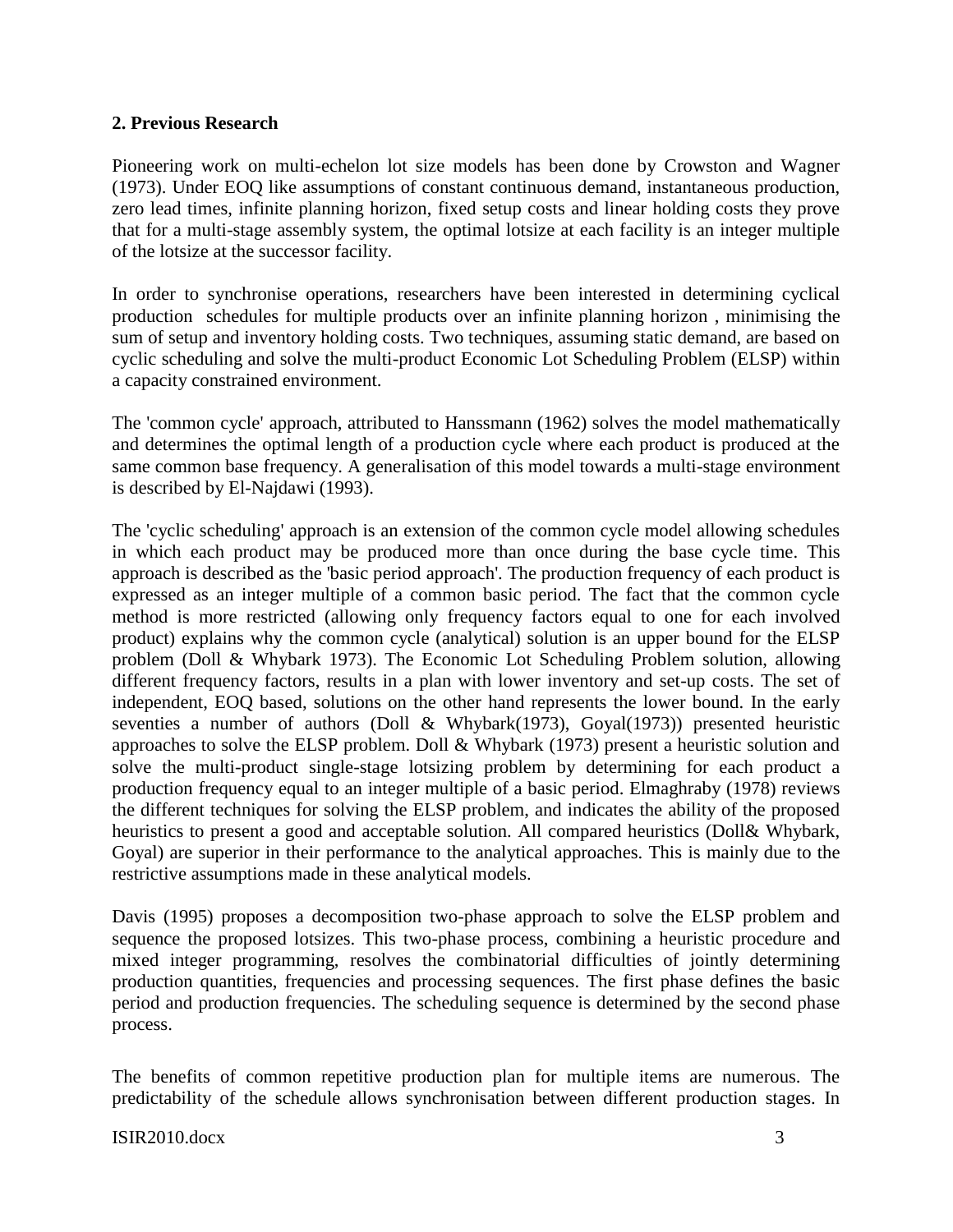situations where the capacity resource constraint is tight a cyclical model, evenly spreading the load on operations, reduces the possibility of peak demands arriving all at once and claiming the use of the capacity constrained resource. Simulation results suggest that the fixed cycle approach, shows greater improvement over the independent cycle approach in capacity constrained situations (Güder and Zydiak 2000). The implied cyclical material coordination aspects result in a more robust planning stability (Van Donselaer et al 2000).

When extending this model towards a multi-stage process, Viswanathan and Piplani (2001) demonstrate that using common replenishment periods can establish a co-ordinated inventory policy and brings substantial savings for the total system, in comparison with the independent cycle approach. These savings appear when the involved set-up costs are above a certain threshold level. The process with the largest set-up cost dictates the behaviour of the potential savings. When on the other hand set-up costs are of low importance a flow production should be more adequate.

Van den broecke et al (2008), describe a practical application within a photographic film producing company, implementing a near-optimal solution for the multi-stage, multi-product capacitated lot-sizing problem by rolling out a cyclical production plan.

### **3. Single-product two-stage model**

Within the two-stage single product setting, D corresponds with the annual demand. The first stage uses a lotsize  $Q = D/M$ , where M equals the annual production frequency. The second stage production lotsize corresponds with  $q = Q/k$  where k is the frequency difference factor between first and second production stage. On an annual basis the first and second stage count respectively M and M.k production runs.

### 3.1 Optimal two-stage lotsizing model



Fig 1 : Optimal two-stage lotsizing model

Using the model's convention (fig. 1) the second stage lotsize corresponds with  $q = D/M.k$ ). Assuming constant demand the average end-product stock corresponds with D/(2.M.k). Within the synchronized planning model, in reaction on the first stage delivery of D/M volume of intermediate product, the second stage process immediately converts  $q = D/(M.k)$  units into endproduct. Based on this synchronisation "push" concept, the average intermediate stock corresponds with  $(Q-q)/2 = [D.M - D/(M.k)]/2 = [D/(2.M)](1-1/k)$ .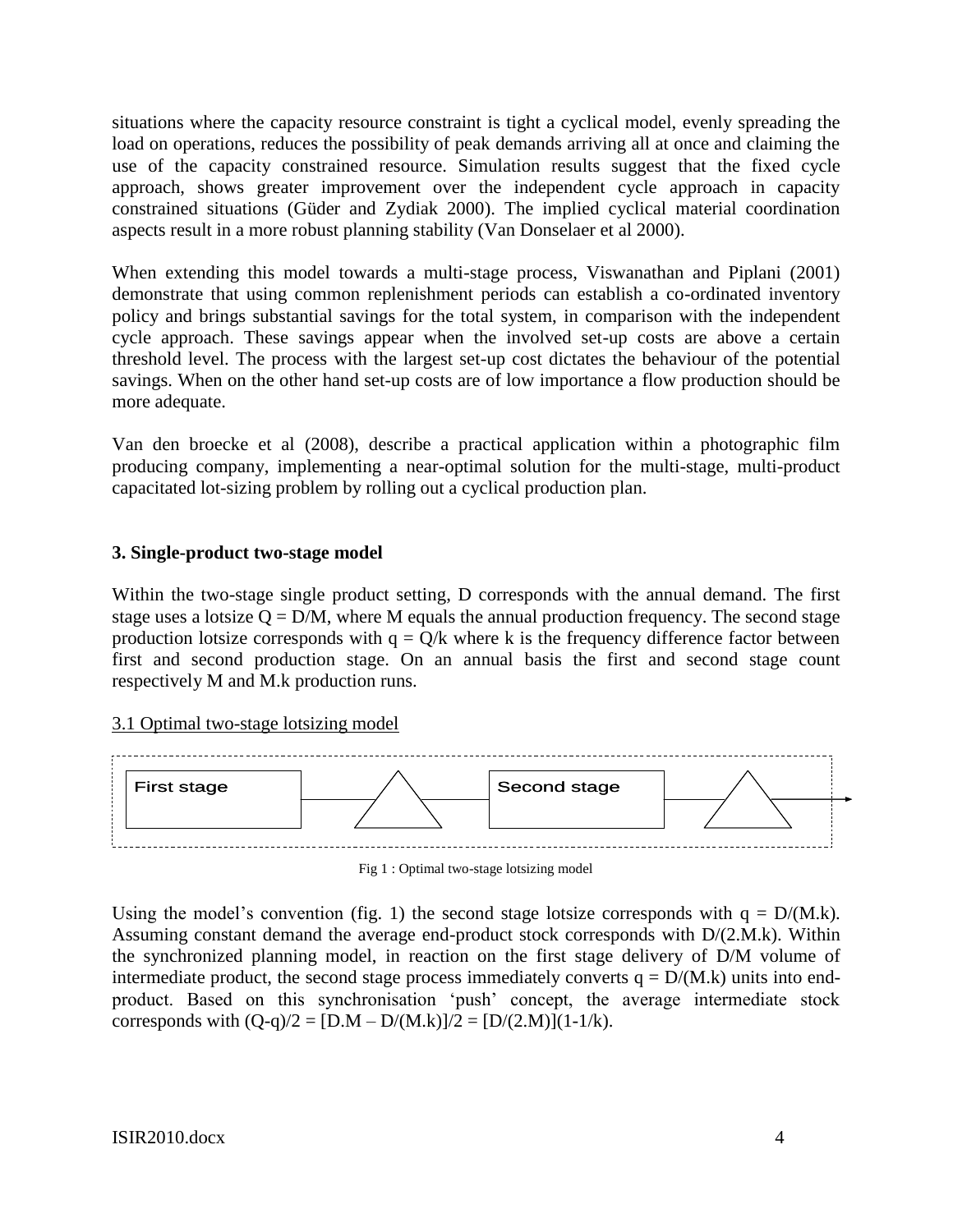Within the EOQ logic S and s stand for setup costs within first and second production stage. P and p<sup>a</sup> are product costs of both stages and h stands for the inventory holding cost percentage. Total annual setup and inventory cost (TC) equals :

$$
TC = M.S + \frac{D}{2M}(1 - \frac{1}{k})h.P + s.k.M + \frac{D}{2.k.M}.h.p = M.S + s.k.M + \frac{D}{2.M}.h.P + \frac{D}{2.k.M}.h.(p - P)
$$

Taking the derivatives to both M and k equal to zero defines the position of the optimum.

Derivative to k :  
\n
$$
s.M - (\frac{1}{k^2}) \cdot \frac{D}{2M} \cdot h(p - P) = 0
$$
  
\n $k^2 = \frac{D \cdot h(p - P)}{2 \cdot s.M^2}$   
\n $k = \frac{1}{M} \sqrt{\frac{D \cdot h(p - P)}{2 \cdot s}}$   
\n $k = \frac{\sigma}{M}$  with  $\sigma = \sqrt{\frac{D \cdot h(p - P)}{2 \cdot s}}$   
\n $\frac{D \cdot h(p - P)}{2 \cdot s}$   
\n $\frac{\sigma}{M} = \frac{D \cdot h(p - P)}{2 \cdot s}$   
\n $M^2 \cdot S + M \cdot (s \cdot \sigma - \frac{D \cdot h \cdot P}{2 \cdot \sigma} - \frac{D \cdot h \cdot N(p - P)}{2 \cdot \sigma}) = 0$   
\n $M^2 \cdot S + M \cdot (s \cdot \sigma - \frac{D \cdot h \cdot (p - P)}{2 \cdot \sigma}) - \frac{D \cdot h \cdot P}{2 \cdot \sigma} = 0$   
\n $M^2 \cdot S - \frac{D \cdot h \cdot P}{2 \cdot \sigma} = 0$  (\*)  
\n $M^2 = \frac{D \cdot h \cdot P}{2 \cdot \sigma}$   
\n $M^2 = \frac{D \cdot h \cdot P}{2 \cdot \sigma}$   
\n $M^2 = \frac{D \cdot h \cdot P}{2 \cdot \sigma}$ 

$$
s.\sigma - \frac{D.h.(p-P)}{2.\sigma} = s_a \sqrt{\frac{D.h.(p-P)}{2.s_a}} - \frac{D.h.(p-P)}{2.\sqrt{\frac{D.h.(p-P)}{2.s}}}
$$

$$
\sqrt{\frac{s.D.h.(p-P)}{2}} - \frac{D.h.(p-P).\sqrt{s}}{\sqrt{2.D.h.(p-P)}} = \sqrt{\frac{s.D.h.(p-P)}{2}} - \sqrt{\frac{sD.h.(p-P)}{2}} = 0
$$

(\*) Replacing σ with its value eliminates the first grade term.

The mathematical calculus proves that the first stage optimal production rate M for the two-stage system equals the single-stage EOQ (first stage) production frequency. The optimal values of M and k correspond with :

$$
M = \sqrt{\frac{D.h.P}{2.S}} \qquad k = \frac{1}{M} \cdot \sqrt{\frac{D.h.(p-P)}{2.s}} = \frac{\sqrt{2.S}}{\sqrt{D.h.P}} \cdot \frac{\sqrt{D.h.(p-P)}}{\sqrt{2.s}} = \sqrt{\frac{(p-P).S}{P.s}}
$$

ISIR2010.docx 5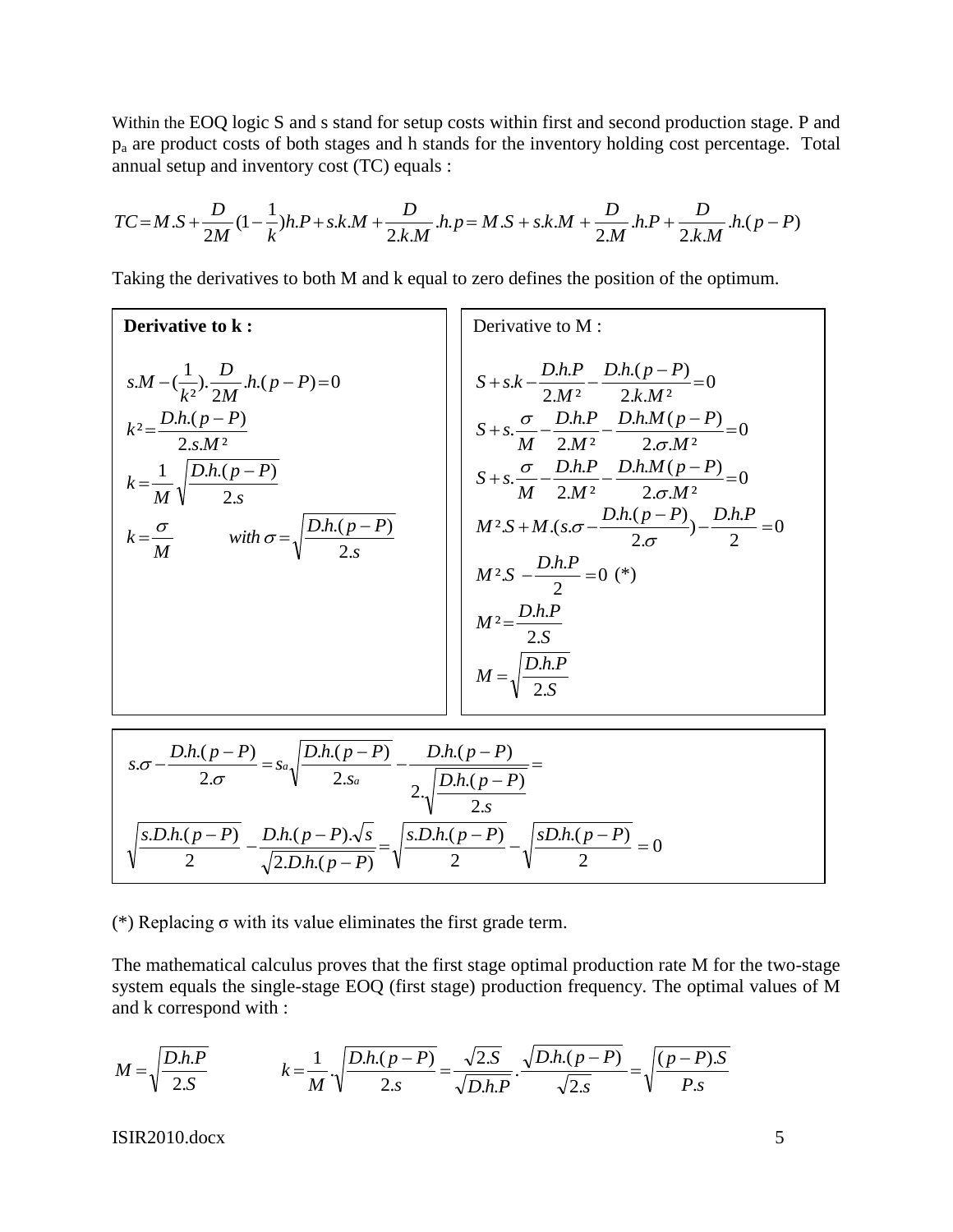Within the sensitivity study of the cost function for various ratios of S/s (setup cost ratio) and P/p (product cost ratio) , this paper assumes a first stage setup cost of 5528 euro and a first stage product cost of 1 euro/sqm. The annual demand equals 17,244 million sqm. These data correspond with the actual parameter settings for a medical X-ray filmtype (LT2B type) within a photographic film producing company. The inventory holding percentage is set at 16%.

Table 1 and 2 illustrate the different settings of setup and product cost ratio"s and the corresponding cost function. For the highlighted example, the ratio  $(p-P)/P = 2$  implies a second stage product cost of  $p = 3$  euro/sqm and the ratio  $S/s = 1.5$  implies a second stage setup cost of s  $= 3685$  euro. Within this example the 'optimal two-stage lotsizing model' corresponds with M = 15.7972,  $k = 1.7321$  resulting in a total cost function equal to 376327 euro. Table 1 illustrates for various settings of p and s, the resulting (optimal) k values. Table 2 lists the corresponding total cost function. Since values of  $k < 1$  are not allowed the optimal total cost is only presented for valid k conditions.

| k         | S/s    |        |               |                         |        |                   |        |        |        |        |
|-----------|--------|--------|---------------|-------------------------|--------|-------------------|--------|--------|--------|--------|
| $(p-P)/P$ | 0.50   | 1.00   | 1.50          | 2.00                    | 2.50   | 3.00 <sub>l</sub> | 3.50   | 4.00   | 4.50   | 5.00   |
| 0.50      | 0.5000 | 0.7071 | 0.8660        | .0000                   | 1.1180 | 1.2247            | 1.3229 | l.4142 | 1.5000 | 1.5811 |
| 1.00      | 0.7071 | 1.0000 | 1.2247        | .4142                   | 1.5811 | 1.7321            | .8708  | 2.0000 | 2.1213 | 2.2361 |
| 1.50      | 0.8660 | 1.2247 | <b>1.5000</b> | 1.7321                  | 1.9365 | 2.1213            | 2.2913 | 2.4495 | 2.5981 | 2.7386 |
| 2.00      | 1.0000 | 1.4142 | 1.7321        | $\left. \right)$ 2.0000 | 2.2361 | 2.4495            | 2.6458 | 2.8284 | 3.0000 | 3.1623 |
| 2.50      | 1.1180 | .5811  | 1.9365        | 2.2361                  | 2.5000 | 2.7386            | 2.9580 | 3.1623 | 3.3541 | 3.5355 |
| 3.00      | 1.2247 | 1.7321 | 2.1213        | 2.4495                  | 2.7386 | 3.0000            | 3.2404 | 3.4641 | 3.6742 | 3.8730 |
| 3.50      | 1.3229 | .8708  | 2.2913        | 2.6458                  | 2.9580 | 3.2404            | 3.5000 | 3.7417 | 3.9686 | 4.1833 |
| 4.00      | 1.4142 | 2.0000 | 2.4495        | 2.8284                  | 3.1623 | 3.4641            | 3.7417 | 4.0000 | 4.2426 | 4.4721 |

Table 1 : k-values for the optimal two-stage lotsizing model

|           | TCIS/s |        |                      |        |        |        |        |        |        |        |
|-----------|--------|--------|----------------------|--------|--------|--------|--------|--------|--------|--------|
| $(p-P)/P$ | 0.50   | 1.00   | 1.50                 | 2.00   | 2.50   | 3.001  | 3.50   | 4.00   | 4.50   | 5.00   |
| 0.50      |        |        |                      | 261981 | 252761 | 245956 | 240667 | 236403 | 232872 | 229884 |
| 1.00      |        | 349308 | 317258               | 298153 | 285115 | 275490 | 268010 | 261981 | 256986 | 252761 |
| 1.50      |        | 388560 | 3493081              | 325908 | 309940 | 298153 | 288992 | 281607 | 275490 | 270316 |
| 2.00      | 523961 | 421652 | 376327               | B49308 | 330869 | 317258 | 306680 | 298153 | 291090 | 285115 |
| 2.50      | 565192 | 450806 | 7 <del>10013</del> 1 | 369923 | 349308 | 334090 | 322263 | 312730 | 304833 | 298153 |
| 3.00      | 602466 | 477163 | 421652               | 388560 | 365977 | 349308 | 336352 | 325908 | 317258 | 309940 |
| 3.50      | 636744 | 501401 | 441442               | 405699 | 381307 | 363301 | 349308 | 338027 | 328684 | 320780 |
| 4.00      | 668649 | 523961 | 459862               | 421652 | 395575 | 376327 | 361367 | 349308 | 339319 | 330869 |

Table 2 : Total Cost within the optimal two-stage lotsizing model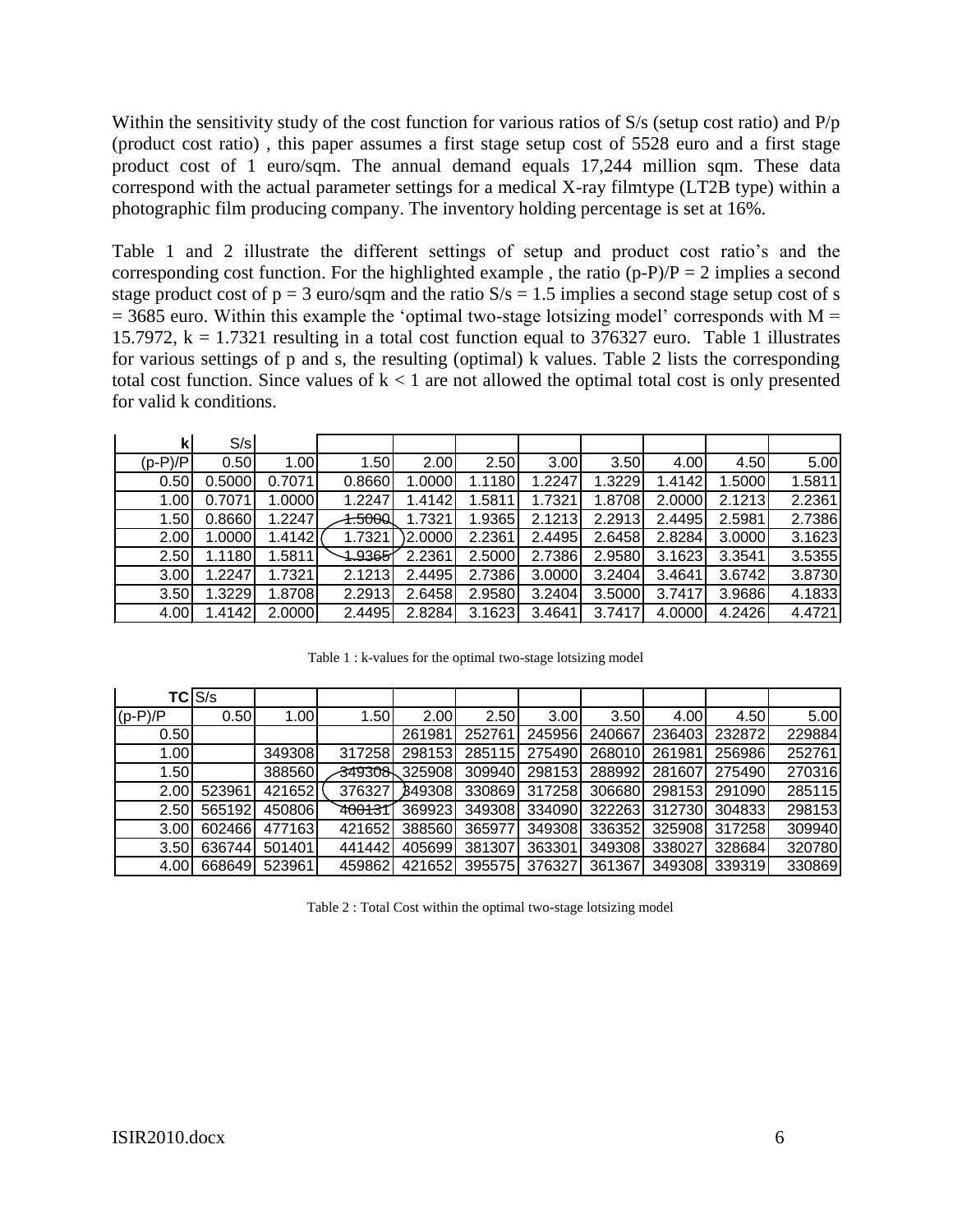#### 3.2 Joined setup EOQ model



Fig 2 : Joined setup EOQ model

Within the "Joined setup EOQ model", both stages have the same lotsize Q and produce at the same rate (implying  $k = 1$ ). Since both stages are physically connected there is no intermediate stock and the economical production lotsize is controlled by the end-product holding cost and the sum of the first and second stage setup costs. The lotsize and total annual cost formulate as :

$$
Q = \sqrt{\frac{2.D(S+s)}{h.p}} \qquad \qquad M = \frac{D}{Q} = \sqrt{\frac{D.h.p}{2.(S+s)}} \qquad \qquad k = 1 \qquad \qquad TC = M.(S+s) + \frac{D.h.p}{2.M}
$$

Within the sensitivity analysis, total cost is calculated for various settings of s and p (table 3). The comparison of the 'joined setup' total cost function with the 'optimal total cost' only takes place for the valid (s , p) settings of the "optimal two-stage lotsizing model" (table 4). Cost deviations to the optimal model can be quite substantial  $(> 20 \%)$  especially in the case of high added value by the second production stage (high value for (p-P)/P) and large setup costs within the first production stage (high value for S/s).

|           | TC S/s |                   |         |               |        |                   |        |        |        |        |
|-----------|--------|-------------------|---------|---------------|--------|-------------------|--------|--------|--------|--------|
| $(p-P)/P$ | 0.50   | 1.00 <sub>l</sub> | 1.50    | 2.00          | 2.50   | 3.00 <sub>l</sub> | 3.50   | 4.00   | 4.50l  | 5.00   |
| 0.50      | 370497 | 302509            | 276152  | 261981        | 253097 | 246998            | 242547 | 239155 | 236482 | 234323 |
| 1.00l     | 427813 | 349308            | 318873  | 302509        | 292252 | 285208            | 280069 | 276152 | 273066 | 270572 |
| 1.50l     | 478309 | 390538            | 356511  | 338216        | 326747 | 3188731           | 313127 | 308747 | 305297 | 302509 |
| 2.00      | 523961 | 427813Y           |         | 390538 370497 | 357934 | 349308            | 343013 | 338216 | 334437 | 331382 |
| 2.50      | 565943 | 462090            | 421829Y | 400182        | 386613 | 377295            | 370497 | 365315 | 361233 | 357934 |
| 3.00      | 605018 | 493996            | 450954  | 427813        | 413306 | 403346            | 396078 | 390538 | 386174 | 382647 |
| 3.50      | 641719 | 523961            | 478309  | 453764        | 438378 | 427813            | 420104 | 414228 | 409599 | 405859 |
| 4.00      | 676431 | 552304            | 504182  | 478309        | 462090 | 450954            | 442828 | 436634 | 431756 | 427813 |

Table 3 : Total Cost within the joined setup EOQ model

| $TC/TC^*$ $S/s$ |        |        |         |        |        |                   |         |        |        |        |
|-----------------|--------|--------|---------|--------|--------|-------------------|---------|--------|--------|--------|
| $(p-P)/P$       | 0.50   | 1.00   | 1.50    | 2.00   | 2.50   | 3.00 <sub>l</sub> | 3.50    | 4.00   | 4.50   | 5.00   |
| 0.50            |        |        |         | 1.0000 | 1.0013 | 1.0042            | 1.00781 | 1.0116 | 1.0155 | 1.0193 |
| 1.00            |        | 1.0000 | 1.0051  | 1.0146 | 1.0250 | 1.0353            | 1.0450  | 1.0541 | 1.0626 | 1.0705 |
| 1.50            |        | 1.0051 | 1.0206  | 1.0378 | 1.0542 | 1.0695            | 1.0835  | 1.0964 | 1.1082 | 1.1191 |
| 2.00            | 1.0000 | 1.0146 | 1.0378  | 1.0607 | 1.0818 | 1.1010            | 1.1185  | 1.1344 | 1.1489 | 1.1623 |
| 2.50            | 1.0013 | 1.0250 | 1.05421 | 1.0818 | 1.1068 | 1.1293            | 1.1497  | 1.1681 | 1.1850 | 1.2005 |
| 3.00            | 1.0042 | 1.0353 | 1.0695  | 1.1010 | 1.1293 | 1.1547            | 1.1776  | 1.1983 | 1.2172 | 1.2346 |
| 3.50            | 1.0078 | 1.0450 | 1.0835  | 1.1185 | 1.1497 | 1.1776            | .2027   | .2254  | 1.2462 | 1.2652 |
| 4.00            | 1.0116 | .0541  | 1.0964  | 1.1344 | 1.1681 | 1.1983            | .2254   | .2500  | 1.2724 | 1.2930 |

Table 4 : Cost comparison between "Joined Setup" and "Optimal" EOQ model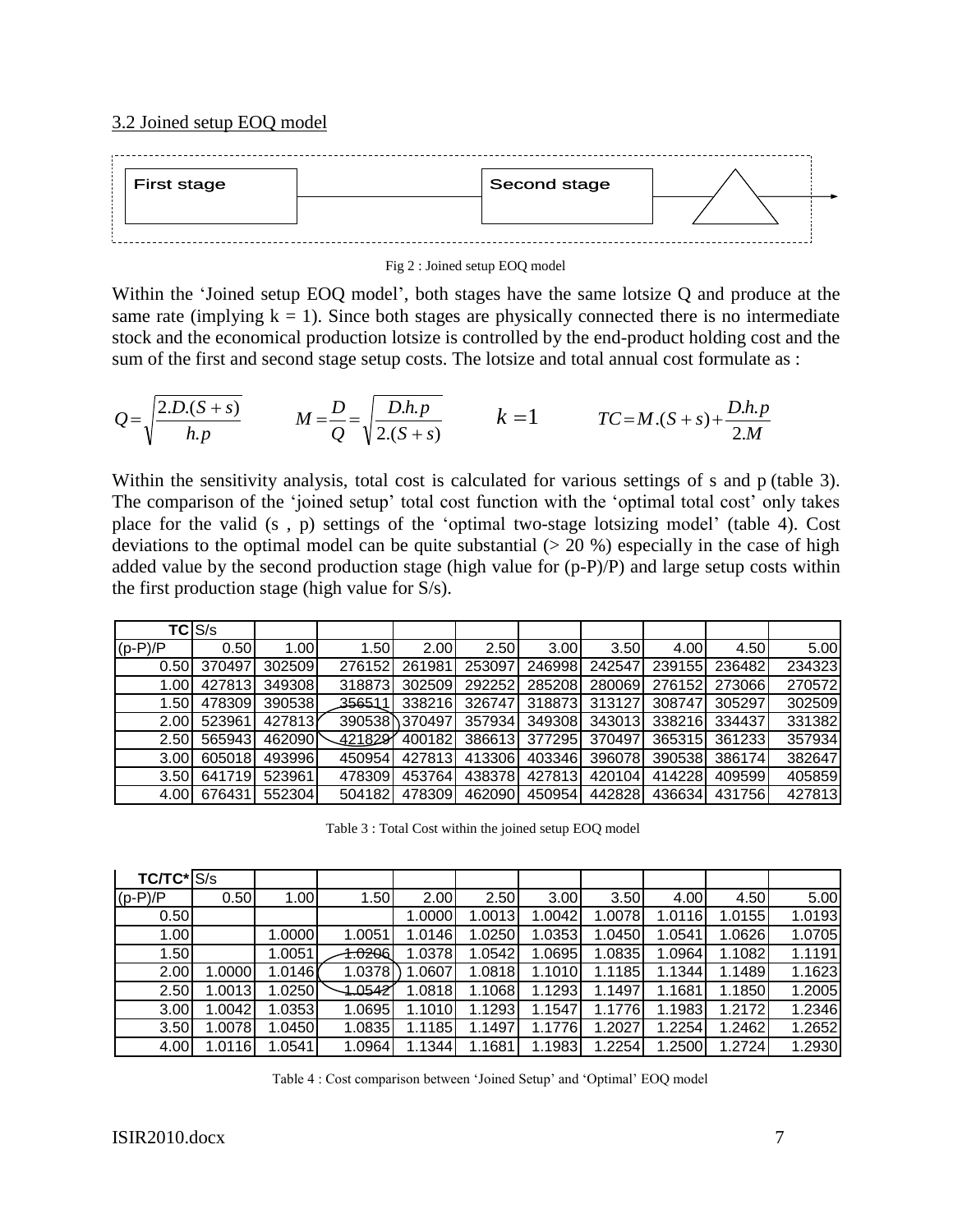

Fig 3 : Two-stage individual EOQ model

Within the 'two stage individual EOQ model' lotsizes for both stages are determined independently, each optimizing their local inventory and change-over costs. Since lotsizes are not synchronised this results in an intermediate stock, acting as a decoupling point. Based on the traditional EOQ logic the lotsizes and total annual cost formulate as :

$$
Q = \sqrt{\frac{2.D.S}{h.P}} \qquad M = \frac{D}{Q} = \sqrt{\frac{D.h.P}{2.S}} \qquad q_a = \sqrt{\frac{2.D.s_a}{h.p_a}} \qquad k_a = \frac{Q}{q_a} = \sqrt{\frac{2.D.S.h.p_a}{h.P.2.D.s_a}} = \sqrt{\frac{S.p_a}{s_a.P}}
$$
  

$$
TC = M.S + \frac{D}{2M}(1 - \frac{1}{k_a})h.P + s_a.k_a.M + \frac{D}{2.k_a.M}.h.p_a
$$

Within the sensitivity analysis, total cost is calculated for various  $s_a$  and  $p_a$  settings (table 5). The cost function of the individually optimised EOQ model remains close to global optimum, when setup costs in both stages have the same magnitude ( $S/s_a \approx 1$ ) and a high added value in second stage (high value for  $(p_a-P)/P$ ). The last condition favours to keep material as long a possible in intermediate stock position which corresponds to a decoupled situation. On the condition of large differences in setup ratios (high value of  $S/s_a$ ) and small product cost differences (low value for  $(p_a-P)/P$ ) the deviations towards optimal cost raise from 3 to 5% (table 6).

|                   | <b>TCIS/s</b> |        |         |               |                  |        |        |        |        |        |
|-------------------|---------------|--------|---------|---------------|------------------|--------|--------|--------|--------|--------|
| $(p-P)/P$         | 0.50          | 1.00   | 1.50    | 2.00          | 2.50             | 3.00   | 3.50   | 4.00   | 4.50   | 5.00   |
| 0.50              | 376327        | 317258 | 291090  | 275490        | 264845           | 256986 | 250879 | 245956 | 241878 | 238428 |
| 1.00 <sub>l</sub> | 436634        | 359902 | 325908  | 305644        | 291815           | 281607 | 273673 | 267278 | 261981 | 257499 |
| 1.50              | 487084        | 395575 |         | 355035 330869 | 314377           | 302203 | 292741 | 285115 | 278797 | 273453 |
| 2.00              | 531164        | 426745 |         | 380485 352909 | $\boxed{334090}$ | 320199 | 309402 | 300699 | 293491 | 287392 |
| 2.50I             | 570731        | 454723 | 4033291 | 372693        | 351785           | 336352 | 324357 | 314688 | 306680 | 299905 |
| 3.00              | 606900        | 480298 | 424211  | 390777        | 367960           | 351118 | 338027 | 327476 | 318736 | 311342 |
| 3.50              | 640397        | 503984 | 443551  | 407526        | 382941           | 364793 | 350688 | 339319 | 329902 | 321935 |
| 4.00              | 671727        | 526138 | 461639  | 423190        | 396952           | 377583 | 362530 | 350396 | 340345 | 331842 |

Table 5 : Total Cost within the 'two stage individual EOQ model'

| $TC/TC^*$ S/s |        |        |                     |        |        |        |        |        |        |        |
|---------------|--------|--------|---------------------|--------|--------|--------|--------|--------|--------|--------|
| $(p-P)/P$     | 0.50   | 1.00   | 1.50                | 2.00   | 2.50   | 3.00   | 3.50   | 4.00   | 4.50   | 5.00   |
| 0.50          |        |        |                     | 1.0516 | 1.0478 | .0448  | 1.0424 | 1.0404 | 1.0387 | 1.0372 |
| 1.00          |        | 1.0303 | 1.0273              | 1.0251 | 1.0235 | 1.0222 | 1.021  | .0202  | 1.0194 | 1.0187 |
| 1.50          |        | 1.0181 | 4 <del>.016</del> 4 | 1.0152 | 1.0143 | 1.0136 | 1.0130 | 1.0125 | 1.0120 | 1.0116 |
| 2.00          | 1.0137 | 1.0121 | 1.0111              | .0103  | 1.0097 | 1.0093 | 1.0089 | 1.0085 | 1.0082 | 1.0080 |
| 2.50          | 1.0098 | 1.0087 | 4.00801             | .0075  | 1.0071 | 1.0068 | 1.0065 | 1.0063 | 1.0061 | 1.0059 |
| 3.00          | 1.0074 | .0066  | 1.0061              | 1.0057 | 1.0054 | 1.0052 | 1.0050 | 1.0048 | 1.0047 | 1.0045 |
| 3.50          | 1.0057 | .0052  | 1.0048              | 1.0045 | 1.0043 | 1.0041 | 1.0040 | 1.0038 | 1.0037 | 1.0036 |
| 4.00          | 1.0046 | 1.0042 | 1.0039              | .0036  | 1.0035 | 1.0033 | 1.0032 | 1.0031 | 1.0030 | 1.0029 |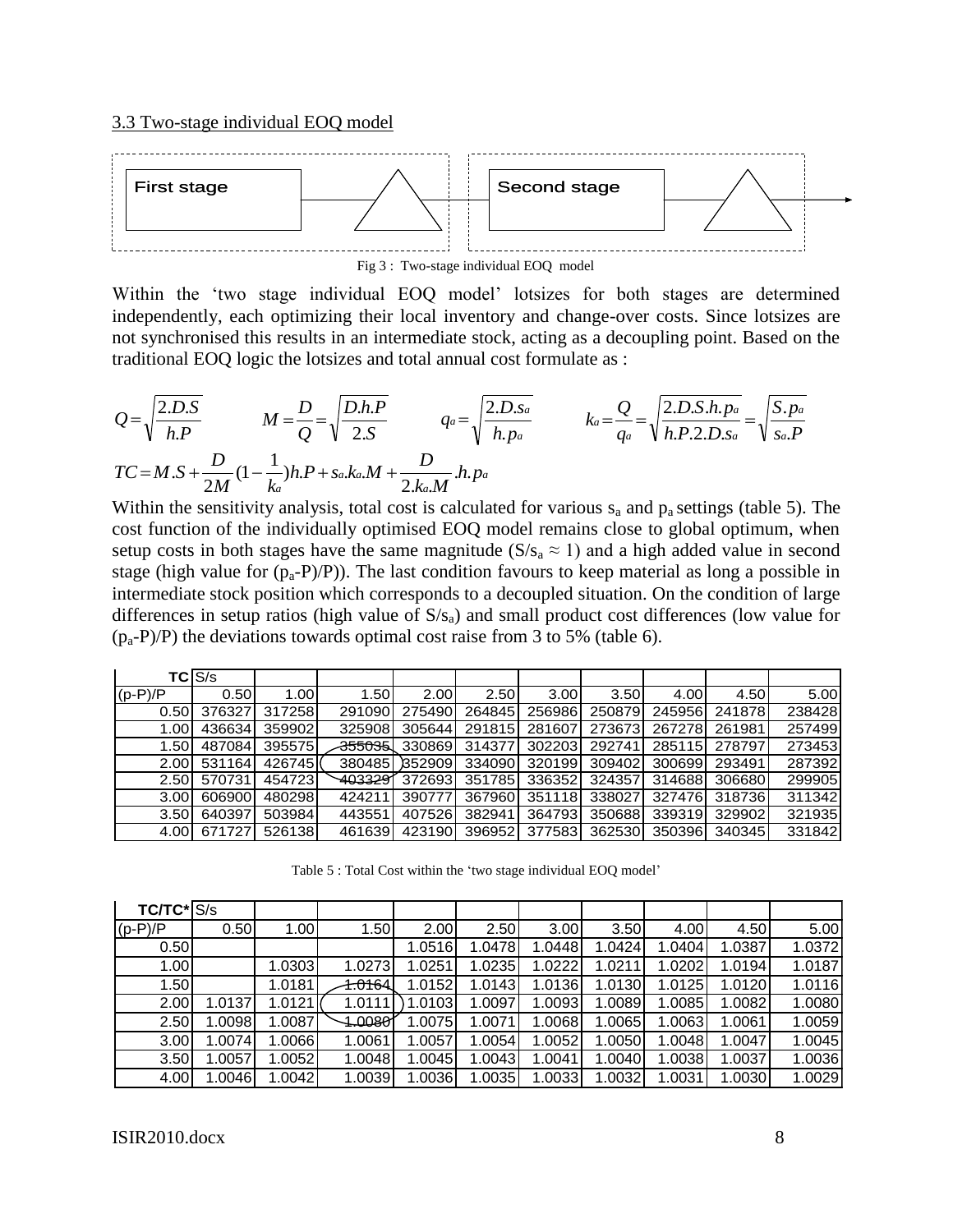Table 6 : Cost comparison between "Two stage individual" and "Optimal" EOQ model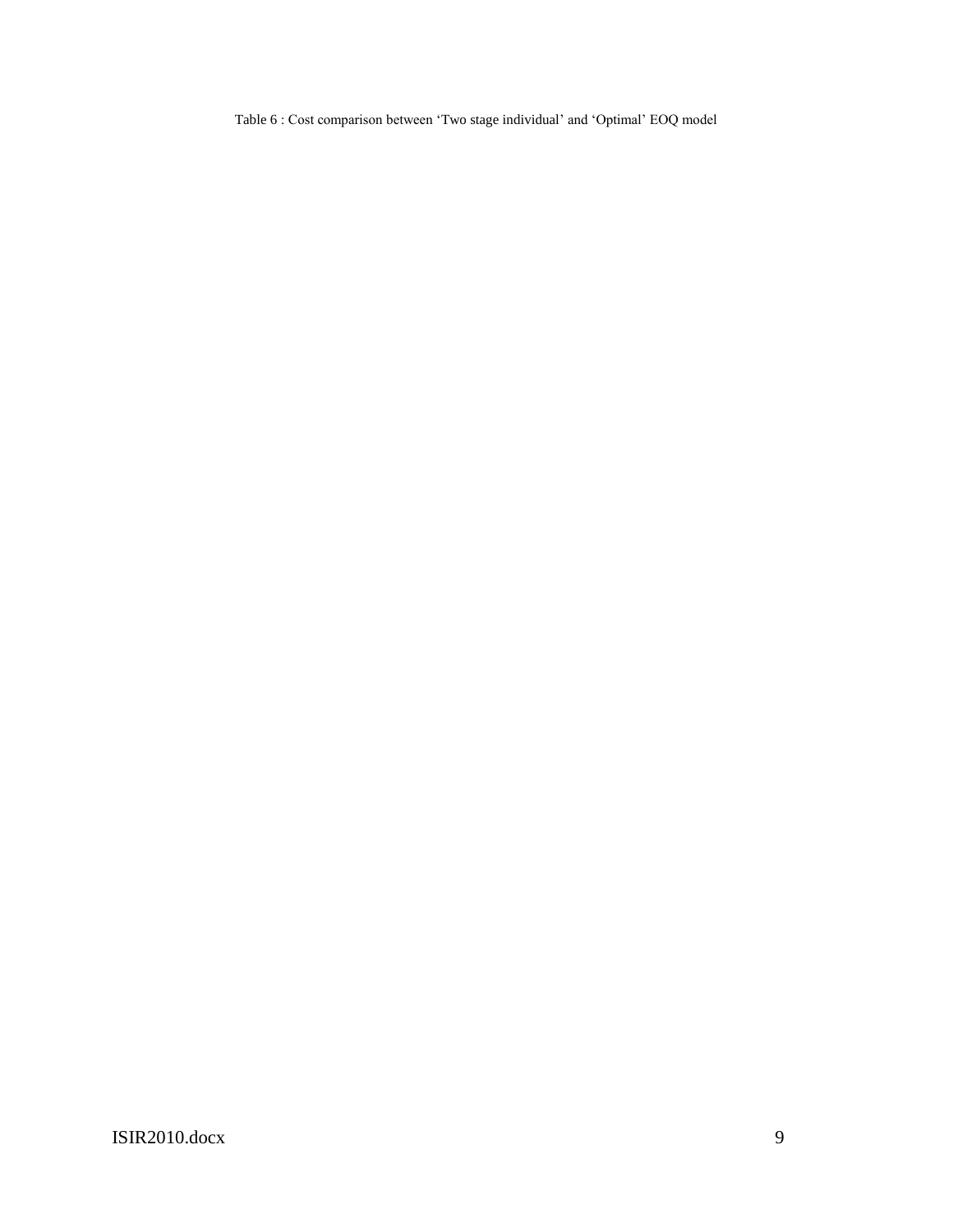#### 3.4 Overview and sensitivity study results

Table 7 summarizes for the X-ray filmtype example, the parameter settings and resulting total costs, of the highlighted examples (see table 1 to 6) within the three studied lotsizing models. The sensitivity study reveals that two stage individually optimized EOQ lotsizing should only be used when the end-product stage has a high added value and small setup costs, compared to the first stage (see table 6). The joined setup model, resulting in physically connected operations, should only be used when the end-product stage has a small added value and low change-over costs, compared to the first stage or in the opposite condition of a high end-product added value and high setup cost compared to the first production stage (see table 4).

| Model                             | М       | $\mathbf{r}_\mathrm{a}$ | TC     | Cost       |
|-----------------------------------|---------|-------------------------|--------|------------|
|                                   |         |                         |        | difference |
| Optimal two-stage lotsizing model | 15.7972 | 1.7321                  | 376327 |            |
| Joined setup model                | 21.1942 |                         | 390538 | 1.0378     |
| Two-stage individual EOQ model    | 15.7972 | 2.1213                  | 380485 | 1.0110     |

| Table 7 : X-ray filmtype, model results (single product) |  |  |  |
|----------------------------------------------------------|--|--|--|

### **4. First stage (single-product), second stage (multi-product) model**

#### 4.1 Optimal two-stage lotsizing model (first stage= single-product, second stage= multi-product)

When extending the single-product towards the multi-product model, the first stage (singleproduct) intermediate is exploded to a number of end-products, clustered into three end-product clusters (A,B and C). See table 8 for the detailed parametersettings of the X-ray filmtype. The end-product clustered lotsize  $q_a$  stands for the sum of  $n_a$  lotsizes within the A end-product cluster. The cost of  $n_a$  setups corresponds with  $s_a$ . The frequency difference factor  $k_a$  determines the second stage production frequency equal to  $k_a$ .M, with M equal to the first stage production frequency. The annual demand for the intermediate product is the sum of the three end-product cluster demands with  $D = d_a + d_b + d_c$ . The intermediate product lotsize Q equals D/M and the end-product clustered lotsizes correspond respectively with  $q_a=d_a/(k_a.M)$ ,  $q_b=d_b/(k_b.M)$ ,  $q_c=d_c/(k_c.M)$ .

| Coating | Annual   | Set-up | Product | Clus | Nr of    | Annual   | Set-up | Cluster | Product |
|---------|----------|--------|---------|------|----------|----------|--------|---------|---------|
| Type    | Demand   | Cost   | Cost    | Ter  | Products | Demand   | Cost   | Set-up  | Cost    |
|         |          |        |         |      |          |          |        | Cost    |         |
|         | (D)      | (S)    | (P)     |      | $(n_a)$  | $(d_a)$  |        | $(s_a)$ | $(p_a)$ |
| LT2B    | 17244000 | 5528   |         | A    |          | 8829000  | 92.13  | 737.04  |         |
|         |          |        |         | B    | 14       | 5518000  | 92.13  | 1289.82 |         |
|         |          |        |         |      | 18       | 2897000  | 92.13  | 1658.35 |         |
| Sum     |          |        |         |      | 40       | 17244000 |        | 3685.3  |         |

Table 8 : X-ray filmtype, multi-product parametersettings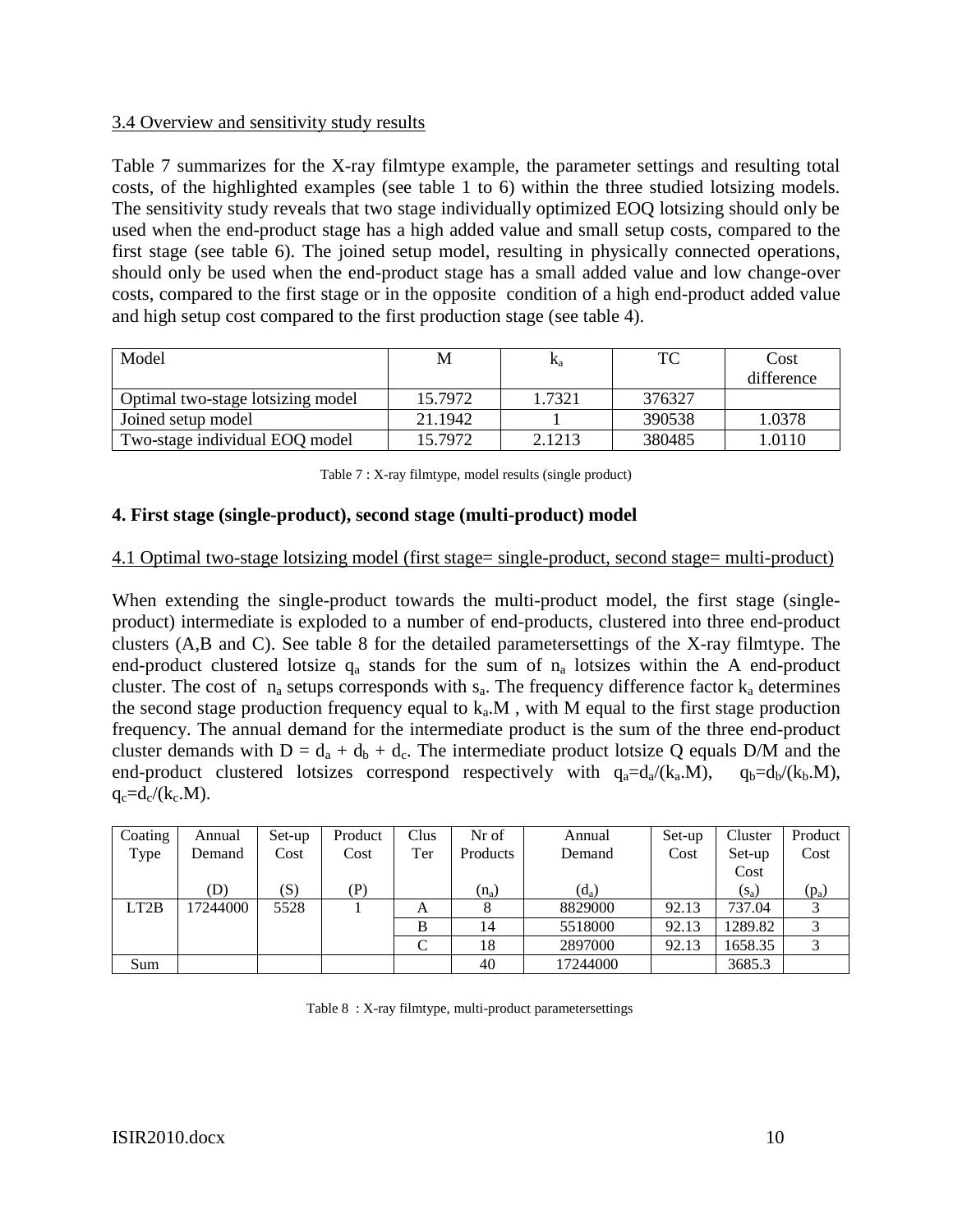Within this logic the total cost function describes as :

$$
TC = M.S + M.(s_a.k_a + s_b.k_b + s_c.k_c) + \frac{h.P}{2.M}(D - \frac{da}{k_a} - \frac{db}{k_b} - \frac{dc}{k_c}) + \frac{h}{2.M}(\frac{da.p_a}{k_a} + \frac{db.p_b}{k_b} + \frac{dc.p_c}{k_c})
$$

Using the same logic as within section 3.1 and putting the derivatives to respectively M,  $k_a$ ,  $k_b$ and  $k<sub>c</sub>$  equal to zero, leads to 4 equations resulting into following optimal values. The provided example of the X-ray filmtype calculates into M = 15.7972,  $k_a = 2.7713$ ,  $k_b = 1.6562$  and  $k_c =$ 1.0583. The total cost corresponds with 362129 euro.

$$
M = \sqrt{\frac{D.h.P}{2.S}} \qquad k_a = \sqrt{\frac{d_a(p_a - P).S}{D.P.s_a}} \qquad k_b = \sqrt{\frac{d_b(p_b - P).S}{D.P.s_b}} \qquad k_c = \sqrt{\frac{d_c(p_c - P).S}{D.P.s_c}}
$$

4.2 Joined setup model (first stage = single-product, second stage = multi-product)

Within the 'Joined setup model', both stages produce at the same rate (implies  $k_a = k_b = kc = 1$ ). Since both stages are physically connected there is no intermediate stock. (cfr D-d<sub>a</sub>/k<sub>a</sub>- d<sub>b</sub>/k<sub>b</sub>-d<sub>c</sub>/k<sub>c</sub>  $= D-d_a -d_b - d_c = 0$ ) The economical production lotsize is controlled by the end-product holding cost and the sum of the first and second stage change-over costs. The provided example of the Xray coating type calculates into  $M = 21.1943$ ,  $k_a = k_b = k_c = 1$ . The total cost corresponds with 390535 euro. The economical lotsizes and frequency factors formulate as :

$$
M = \sqrt{\frac{h(p_a.d_a + p_b.d_b + p_c.d_c)}{2.(S + s_a + s_b + s_c)}}
$$
   
  $k_a = 1$    
  $k_b = 1$    
  $k_c = 1$ 

#### 4.3 Two-stage individual EOQ model (first stage = single-product, second stage = multi-product)

Within the "Two stage individual EOQ model" lotsizes for both stages are determined independently, each optimizing their local inventory and change-over costs. At the first production stage this corresponds with one EOQ lotsize and production rate. At the second stage, lotsizes and production rates are determined for each end-product cluster. Since production rates are not synchronised this results in an intermediate stock, acting as a decoupling point. Based on the traditional EOQ logic the lotsizes and total annual cost formulate as described in table 9. For the X-ray filmtype example total cost corresponds with 365995 euro.

$$
TC=M.S+\frac{1}{2M}(D-\frac{da}{ka}-\frac{db}{kb}-\frac{dc}{kc})h.P+(s_a.k_a+s_b.k_b+s_c.k_c).M+\frac{h}{2.M}.\frac{(da.p_a}{ka}+\frac{db.p_b}{kb}+\frac{dc.p_c}{kc})
$$

| Coating | Annual   | <b>EOQ</b> | <b>EOO</b> | Clus | Nr of    | Annual  | <b>EOO</b> | <b>EOO</b> | <b>EOQ</b> |
|---------|----------|------------|------------|------|----------|---------|------------|------------|------------|
| Type    | Demand   | lotsize    | Fre-       | Ter  | Products | Demand  | Lotsize    | Fre-       | Freq       |
|         | sqm      |            | quency     |      |          |         |            | quency     | Factor     |
|         | (D)      | (O)        | M)         |      | $(n_a)$  | $(d_a)$ | $q_i$      | m,         | $K_i$      |
| LT2B    | 17244000 | 1091586    | 15.7972    | A    |          | 8829000 | 164663     | 53.6186    | 3.3942     |
|         |          |            |            | B    | 14       | 5518000 | 172207     | 32.0428    | 2.0284     |
|         |          |            |            |      | 18       | 2897000 | 141484     | 20.4758    | .2962      |

Table 9 : X-ray filmtype, two-stage individual EOQ model (first phase = single product, second phase = multi-product)

#### ISIR2010.docx 11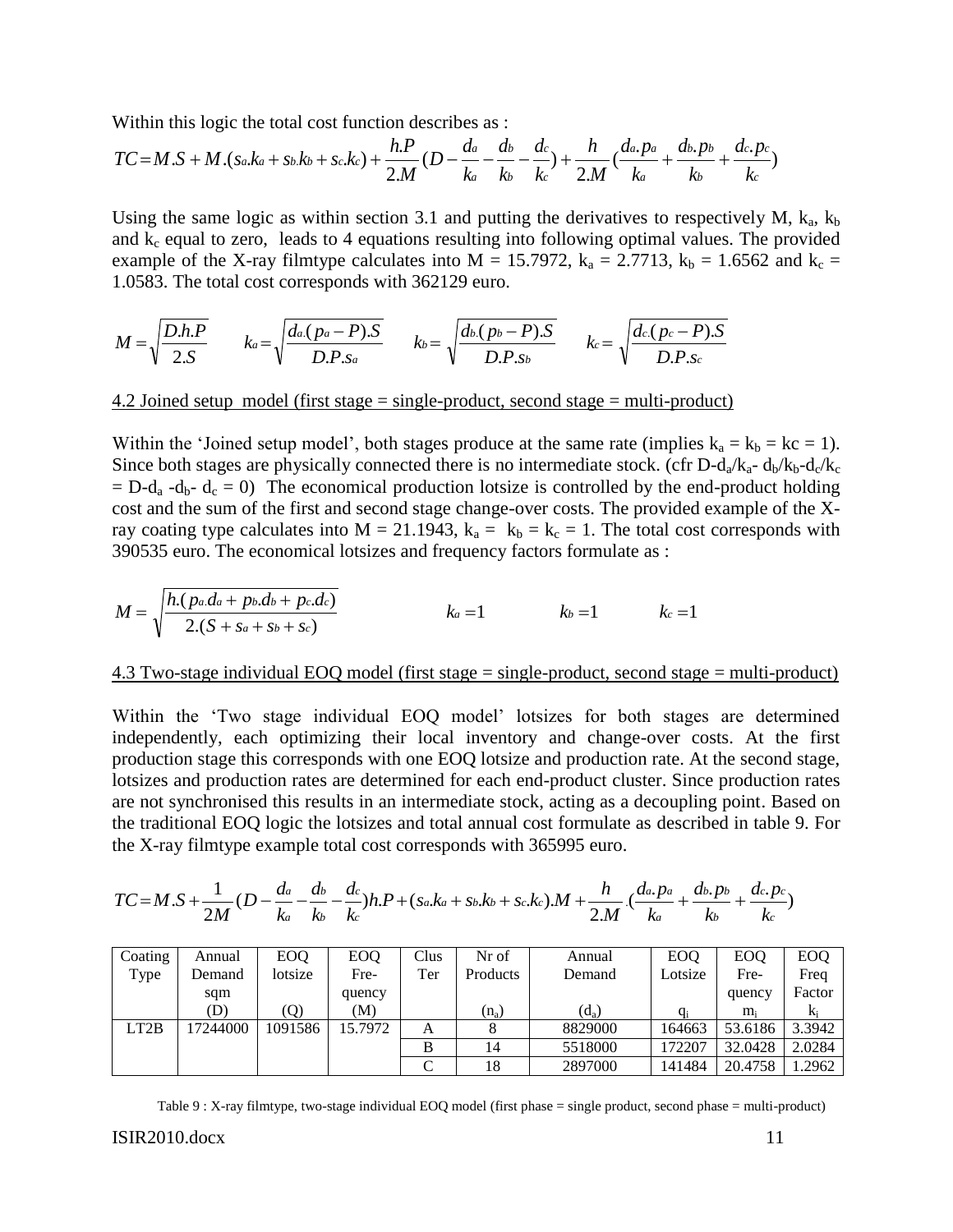## 4.4 Comparison of results (first stage = single-product, second stage = multi-product)

Table 10 summarizes for the X-ray filmtype example, the resulting production frequencies and total costs, of the three compared models for a first stage (single-product) and second stage (multi-product) setting.

| Model                             | M       | K <sub>a</sub> | Кh     | $K_c$  | ТC     | Cost       |
|-----------------------------------|---------|----------------|--------|--------|--------|------------|
|                                   |         |                |        |        |        | Difference |
| Optimal two-stage lotsizing model | 15.7972 | 2.7713         | .6562  | 1.0583 | 362129 |            |
| Joined setup model                | 21.1942 |                |        |        | 390535 | 1.0784     |
| Two stage individual EOQ model    | 15.7972 | 3.3942         | 2.0284 | 1.2962 | 365995 | 1.0107     |

Table 10 : X-ray filmtype example, model results (first phase = single product, second phase = multi-product)

# **5. Two-stage multi-product model**

When extending the model to a two-stage multi-product setting, the first stage and second stage have respectively  $M_i$  and  $M_i$ ,  $k_{ai}$ ,  $M_i$ ,  $k_{bi}$ ,  $M_i$ ,  $k_{ci}$  production frequencies. The intermediate products are referenced with the index i, and a,b,c represent their end-product clusters at the second production stage. The numerical example consists of 5 medical film types. The first intermediate product LT2B corresponds with the X-ray example used within the previous sections. Table 11 lists the parameter settings of the studied two-stage multi-product model.

|                | Coating           | Annual  | Setup   | Pro     | Clus          | Nr of                   | Annual                    | Cluster                              | Product                              |
|----------------|-------------------|---------|---------|---------|---------------|-------------------------|---------------------------|--------------------------------------|--------------------------------------|
|                | Type              | Demand  | Cost    | duct    | Ter           | Pro-                    | Demand                    | Setup                                | Cost                                 |
|                |                   | 1000    | €       | Cost    |               | ducts                   | $1000$ sqm                | $Cost \in$                           | E/sqm                                |
|                |                   | sqm     |         | E/sqm   |               | $(n_{ai})$ , $(n_{bi})$ | $(d_{ai})$ , $(d_{bi})$ , | $(s_{ai})$ , $(s_{bi})$ , $(s_{ci})$ | $(p_{ai})$ , $(p_{bi})$ , $(p_{ci})$ |
|                |                   | $(D_i)$ | $(S_i)$ | $(P_i)$ |               | $(n_{ci})$              | $(d_{ci})$                |                                      |                                      |
| 1              | LT <sub>2</sub> B | 17244   | 5528    | 1.00    | $\mathsf{A}$  | 8                       | 8829                      | 737                                  | 3.00                                 |
|                |                   |         |         |         | B             | 14                      | 5518                      | 1290                                 | 3.00                                 |
|                |                   |         |         |         | $\mathbf C$   | 18                      | 2897                      | 1658                                 | 3.00                                 |
| $\overline{2}$ | CX1X5             | 11500   | 4240    | 1.24    | A             | 9                       | 5520                      | 868                                  | 3.24                                 |
|                |                   |         |         |         | $\, {\bf B}$  | 14                      | 4025                      | 1364                                 | 3.24                                 |
|                |                   |         |         |         | $\mathcal{C}$ | 11                      | 1955                      | 1045                                 | 3.24                                 |
| 3              | <b>CXDGU</b>      | 10871   | 8366    | 2.05    | $\mathsf{A}$  | 10                      | 6088                      | 992                                  | 4.05                                 |
|                |                   |         |         |         | B             | 12                      | 3044                      | 1364                                 | 4.05                                 |
|                |                   |         |         |         | $\mathcal{C}$ | 16                      | 1739                      | 1268                                 | 4.05                                 |
| 4              | <b>CXDGG</b>      | 9008    | 5909    | 1.86    | $\mathsf{A}$  | 12                      | 4538                      | 744                                  | 3.86                                 |
|                |                   |         |         |         | B             | 24                      | 2737                      | 1488                                 | 3.86                                 |
|                |                   |         |         |         | $\mathcal{C}$ | 18                      | 1733                      | 1180                                 | 3.86                                 |
| 5              | <b>CXDGL</b>      | 6348    | 8738    | 1.41    | A             | 10                      | 3302                      | 620                                  | 3.41                                 |
|                |                   |         |         |         | B             | 18                      | 1904                      | 1116                                 | 3.41                                 |
|                |                   |         |         |         | $\mathsf{C}$  | 30                      | 1142                      | 1860                                 | 3.41                                 |

Table 11 : filmtypes example, model parameters (two-stage, multi-product)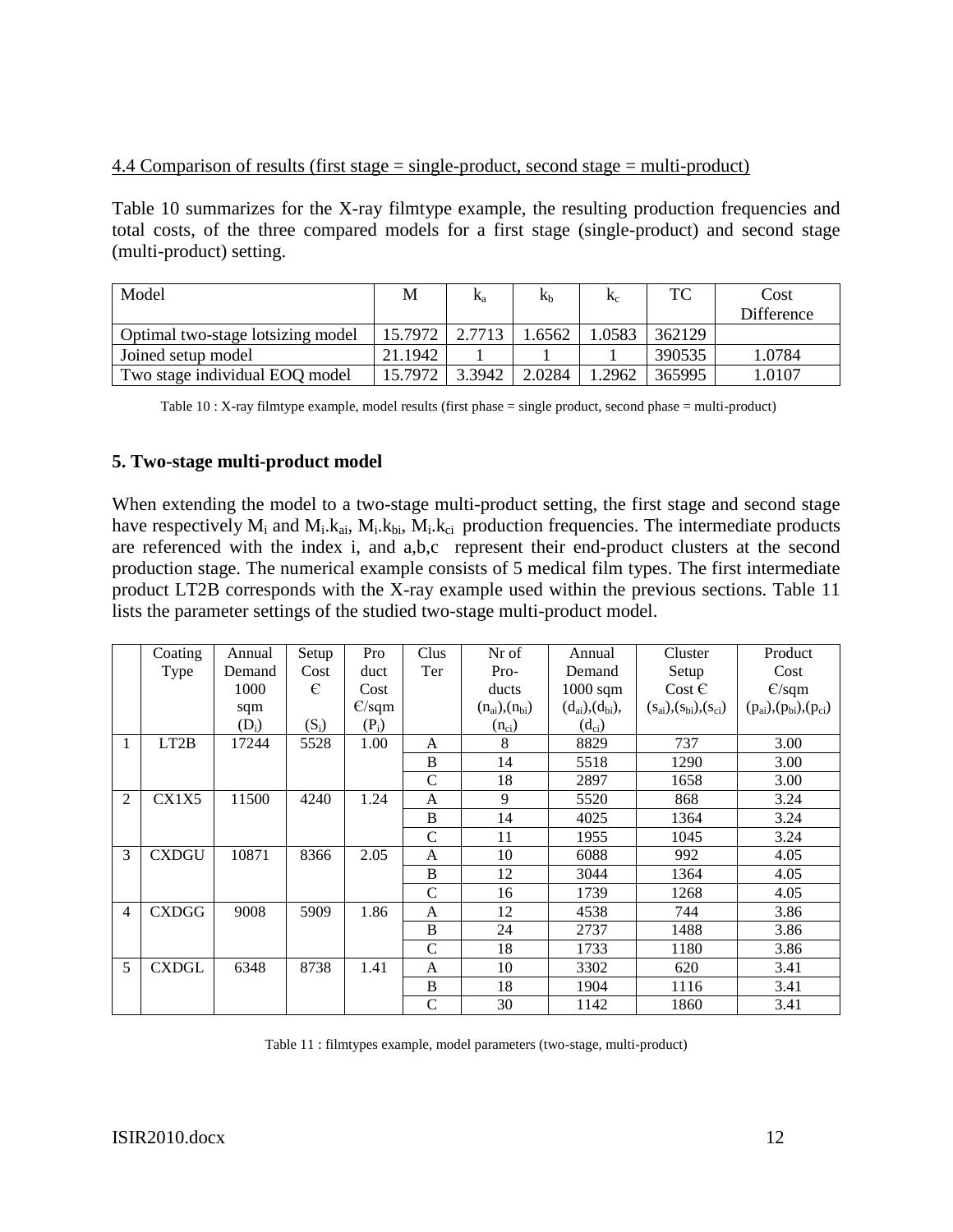#### 5.1 Optimal two-stage lotsizing model

Based on the results on the single-product model (section 3), the optimal first stage production frequency corresponds with the single-stage economical solution. For multiple products lotsize decisions within a production stage, the Doll & Whybark heuristic delivers a still unbeaten nearoptimal solution for the ELSP (Economic Lot Scheduling) problem and brings the advantage of a cyclical repetitive production schedule. For the testcase this results in a common cycle repeated 6.5902 ( $M<sub>base</sub>$ ) times a year. Four coating types are produced twice ( $K_1 = K_2 = K_3 = K_4 = 2$ ), The fifth filmtype is coated only once  $(K_5=1)$  within the common cycle. The frequency factors for the second stage  $(k_{ai}, k_{bi}, k_{ci})$  are determined based on the formula presented in section 4.1. Table 12 lists the results.

| In             | Intermed.         | $M_{base}$ | K              | M       | $K_{a}$ | $K_b$  | $K_c$  | <b>TC</b> |
|----------------|-------------------|------------|----------------|---------|---------|--------|--------|-----------|
| dex            | product           |            |                |         |         |        |        |           |
|                | LT <sub>2</sub> B | 6.5902     |                | 13.1804 | 2.7713  | 1.6562 | 1.0583 | 368084    |
|                | CX1X5             | 6.5902     | $\overline{2}$ | 13.1804 | 1.9447  | 1.3247 | 1.0548 | 296871    |
|                | <b>CXDGU</b>      | 6.5902     | 2              | 13.1804 | 2.1466  | 1.2944 | 1.0147 | 397608    |
| $\overline{4}$ | <b>CXDGG</b>      | 6.5902     | $\overline{2}$ | 13.1804 | 2.0742  | 1.1390 | 1.0178 | 314485    |
|                | <b>CXDGL</b>      | 6.5902     |                | 6.5902  | 2.1273  | 1.8251 | 1.0949 | 290112    |
|                |                   |            |                |         |         |        |        | 1667160   |

Table 12 : Optimal two-stage lotsizing model, production frequencies

Within a operational planning system the proposed cycle length and production frequencies should become rounded to more practical integer values. ( $M = 6.59$  corresponds with a common cycle length of  $1/6.59$  year = 7.79 weeks  $\approx 8$  weeks).

### 5.2 Joined setup model

Corresponding with the logic from previous sections "joined setup" corresponds with an equal production frequency for all products at all stages. When defining this common cycle frequency, the model considers the end-product holding cost and sum of all setup costs. See table 13.

$$
M = \sqrt{\frac{\sum_{i} h.(da_i, p_{ai} + d_{bi}, p_{bi} + d_{ci}, p_{ci})}{2 \sum_{i} (S_i + S_{ai} + S_{bi} + S_{ci})}}
$$

| Index | Intermediate | M       | $K_a$ | $K_b$ | $K_c$ | TC      |
|-------|--------------|---------|-------|-------|-------|---------|
|       | product      |         |       |       |       |         |
|       | LT2B         | 17.3448 |       |       |       | 398406  |
|       | CX1X5        | 17.3448 |       |       |       | 302236  |
|       | <b>CXDGU</b> | 17.3448 |       |       |       | 411034  |
|       | <b>CXDGG</b> | 17.3448 |       |       |       | 322046  |
|       | <b>CXDGL</b> | 17.3448 |       |       |       | 313772  |
|       |              |         |       |       |       | 1747494 |

Table 13 : Joined setup EOQ model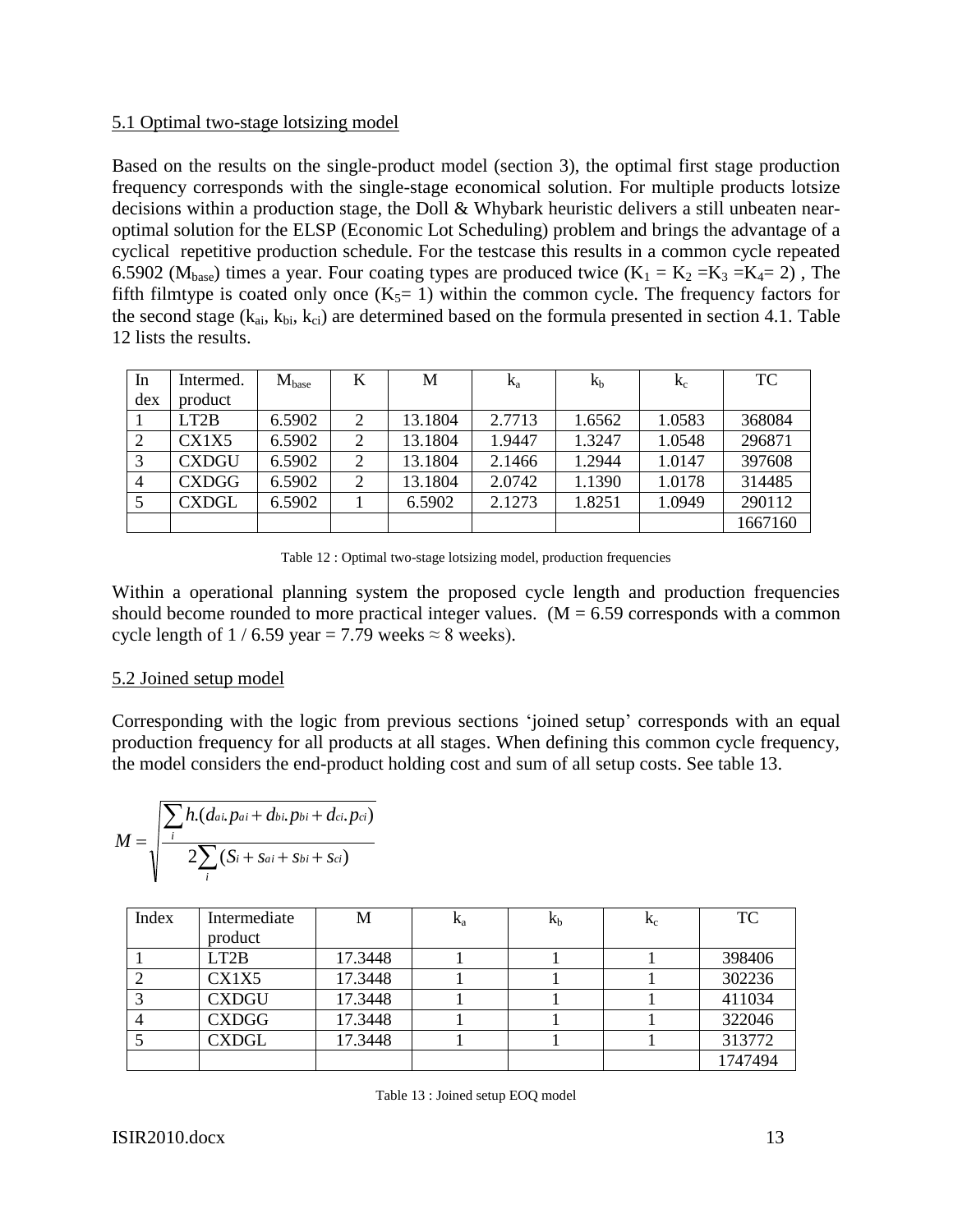#### 5.3 Two-stage individual EOQ model

At every stage and for every product(cluster) the optimal production frequency is determined by the standard EQO logic. Table 14 lists the results and the corresponding total cost.

| Index | Intermediate | M       | $K_a$  | Кb     | $K_c$  | <b>TC</b> |
|-------|--------------|---------|--------|--------|--------|-----------|
|       | product      |         |        |        |        |           |
|       | LT2B         | 15.7972 | 3.3942 | 2.0284 | 1.2962 | 365995    |
|       | CX1X5        | 16.4029 | 2.4752 | 1.6861 | 1.3425 | 294317    |
|       | <b>CXDGU</b> | 14.5981 | 3.0546 | 1.8420 | 1.4440 | 405054    |
|       | CXDGG        | 15.0612 | 2.8815 | 1.5824 | 1.4140 | 318999    |
|       | CXDGL        | 9.0525  | 4.2106 | 2.3832 | 1.4297 | 393616    |
|       |              |         |        |        |        | 1777981   |

Table 14 : Two-stage individual EOQ model, production frequencies.

### 5.4 Comparison of results

| Model           |                                                                                     | Total   | Diffe  |
|-----------------|-------------------------------------------------------------------------------------|---------|--------|
|                 |                                                                                     | Cost    | rence  |
| Optimal two-    | First stage (Doll & Whybark procedure)                                              | 1667160 |        |
| stage lotsizing | $\circ$ Determine base frequency $M_{base}$                                         |         |        |
| model           | Determine $M_i = K_i \cdot M_{base}$ for each intermediate product<br>$\circ$       |         |        |
|                 | Second stage                                                                        |         |        |
|                 | $\circ$ Determine $k_{ai}$ , $k_{bi}$ , $k_{ci}$ for each end-product cluster       |         |        |
| Joined setup    | First stage & second stage                                                          | 1747494 | 1.0482 |
| model           | o Determine common M for all intermediate products                                  |         |        |
|                 | $\circ$ For all end-product clusters $k_{ai} = k_{bi} = k_{ci} = 1$                 |         |        |
| Two-stage       | First stage                                                                         | 1777981 | 1.0665 |
| individual EOQ  | Determine optimal Mi for each intermediate product<br>$\circ$                       |         |        |
| Model           | based on EOQ logic                                                                  |         |        |
|                 | Second stage                                                                        |         |        |
|                 | $\circ$ Determine $k_{ai}$ , $k_{bi}$ , $k_{ci}$ for each end-product cluster based |         |        |
|                 | on standard EOQ logic                                                               |         |        |

Table 15 : Comparison of model results

### **6. Conclusions**

This paper proposes for a two-stage multi-product setting, the 'synchronised planning model' realising a global optimum instead of the combination of two locally optimised settings. Within the simplified single-product case, the mathematical model proves (for a two-stage singleproduct setting) that the optimal two-stage production frequency corresponds with the single EOQ solution for the first stage. A sensitivity study reveals, within these two-stage lotsizing models, the economical cost dependency on product and change-over cost ratio's.